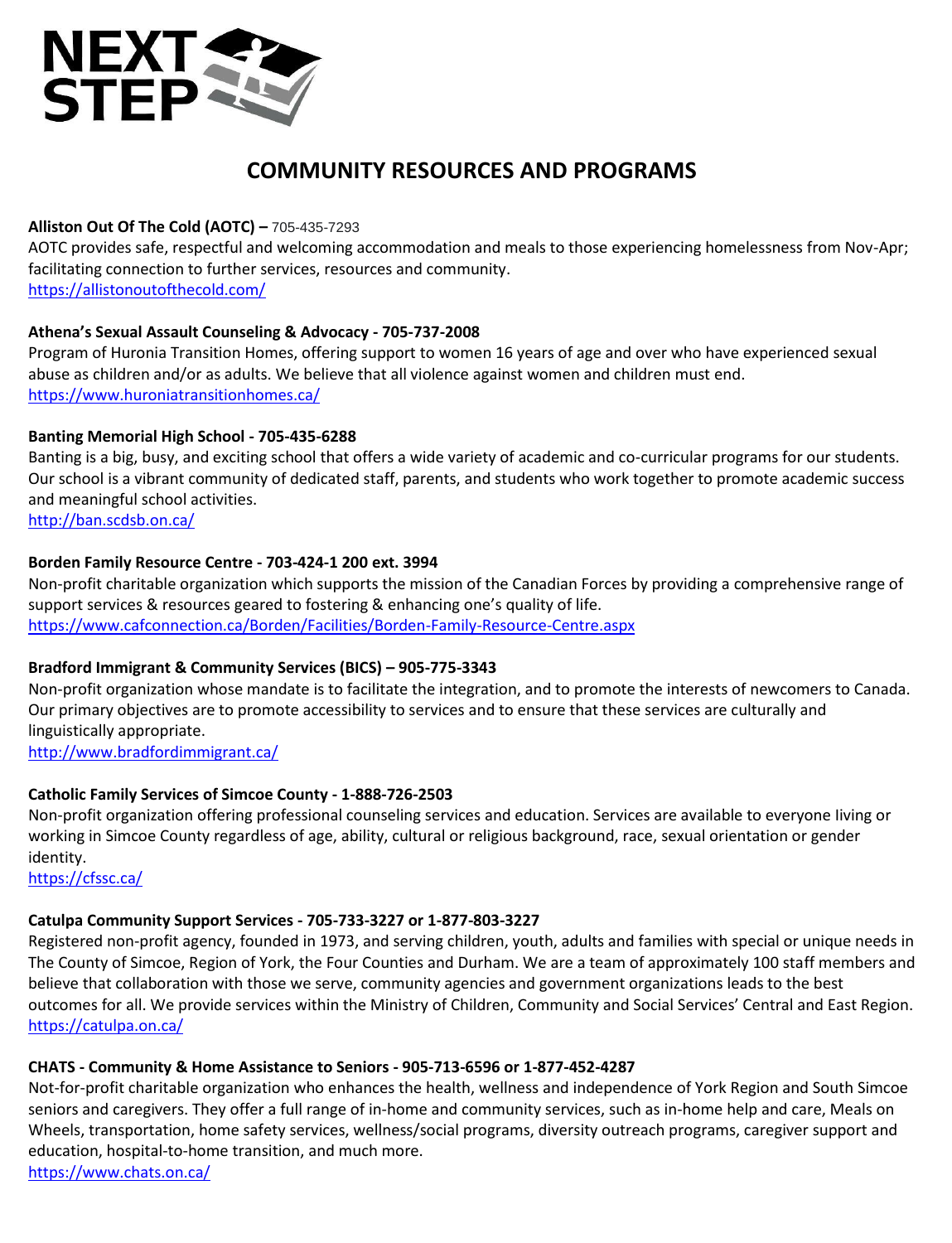# **Community Legal Clinic – Simcoe, Haliburton, Kawartha Lakes - 1-800-461 -8953**

Providing free legal services to people with low income. Help and representation available for legal issues with housing, income, education, employment, disability, and more. Referrals are available for criminal and family law matters. <https://www.communitylegalclinic.ca/>

#### **CLASS - Community Living Association of South Simcoe - 705-435-4792**

Provides a range of services for families and individuals with developmental disabilities. Services include: Preschool Resources Services, transitional planning and supports for youth and young adults, day and residential supports to adults.

<https://class.on.ca/>

#### **CONTACT Community Services - 705-435-4900**

Non-profit registered charity that provides a range of community services and programs to the residents of South Simcoe. Its mission is to support the communities of South Simcoe by providing quality services through creative, sustainable solutions to community needs. Offers free Community Information, Employment, Housing, and Volunteer services and operates The Clothes Line, a non-profit thrift store.

<https://www.contactsouthsimcoe.ca/>

#### **Credit Canada Debt Solutions Inc. - 1-800-267-2272 or 1-416- 228-3328**

Registered charity serving Canadians since 1966. Provide professional, confidential financial counselling services on money management, budgeting, credit issues & also help with the best way to reduce or eliminate debt. We also provide educational workshops and seminars. Offices located in Barrie and the GTA. <https://www.creditcanada.com/>

#### **FOCUS - 705-435-9821**

Community based, nonprofit organization enhancing employment opportunities in the South Simcoe area since 1985, offering experience delivering employment programs in South Simcoe County. <https://focuscdc.on.ca/>

# **Good Shepherd Food Bank Alliston – 705-435-3255 or allistongsfb@gmail.com**

Provides nutritional food assistance to individuals and families encountering difficult financial times. <https://www.facebook.com/TheGoodShepherdFoodBankAlliston/>

#### **Angus Food Bank - 705-424-0204**

Provides emergency food to those in need \* interview and intake file required \* all information held in confidence

# **Our Town Food Bank Tottenham – 905-936-6293 o[r ourtownfb@outlook.com](mailto:ourtownfb@outlook.com)**

Provides emergency food for those in need who live in the qualified area \* all information is confidential <https://www.facebook.com/Our-Town-Food-Bank-1363707237025190/>

#### **Krasman Centre - 705-435-0054 Ext. 139**

Wellness and recovery drop-in centre for individuals and their families who are living with mental health and/or addiction issues. The Centre's activities and programs are based on "the Peer Support Philosophy". There are many evidenced-based recovery workshops offered, including Peer Zone. The Krasman Centre has a 24/7 Peer Support Crisis and Warm Line which is staffed by trained volunteers - 1 -888-777-0979.

<https://krasmancentre.com/>

#### **La Cle d'la Baie - 705-725-9755**

Un organisme catalyseur au service de la communaute francophone du comte de Simcoe. <https://lacle.ca/>

#### **Literacy Council York-Simcoe - 905-853-6279**

Adult Upgrading Program is located in Newmarket. We offer free, flexible, confidential and individualized Literacy and Essential Skills upgrading. We also provide training in basic computer and employment skills. Students who wish to upgrade their skills to gain employment, higher education, and personal independence can call to register. <https://www.skillsupgrading.ca/>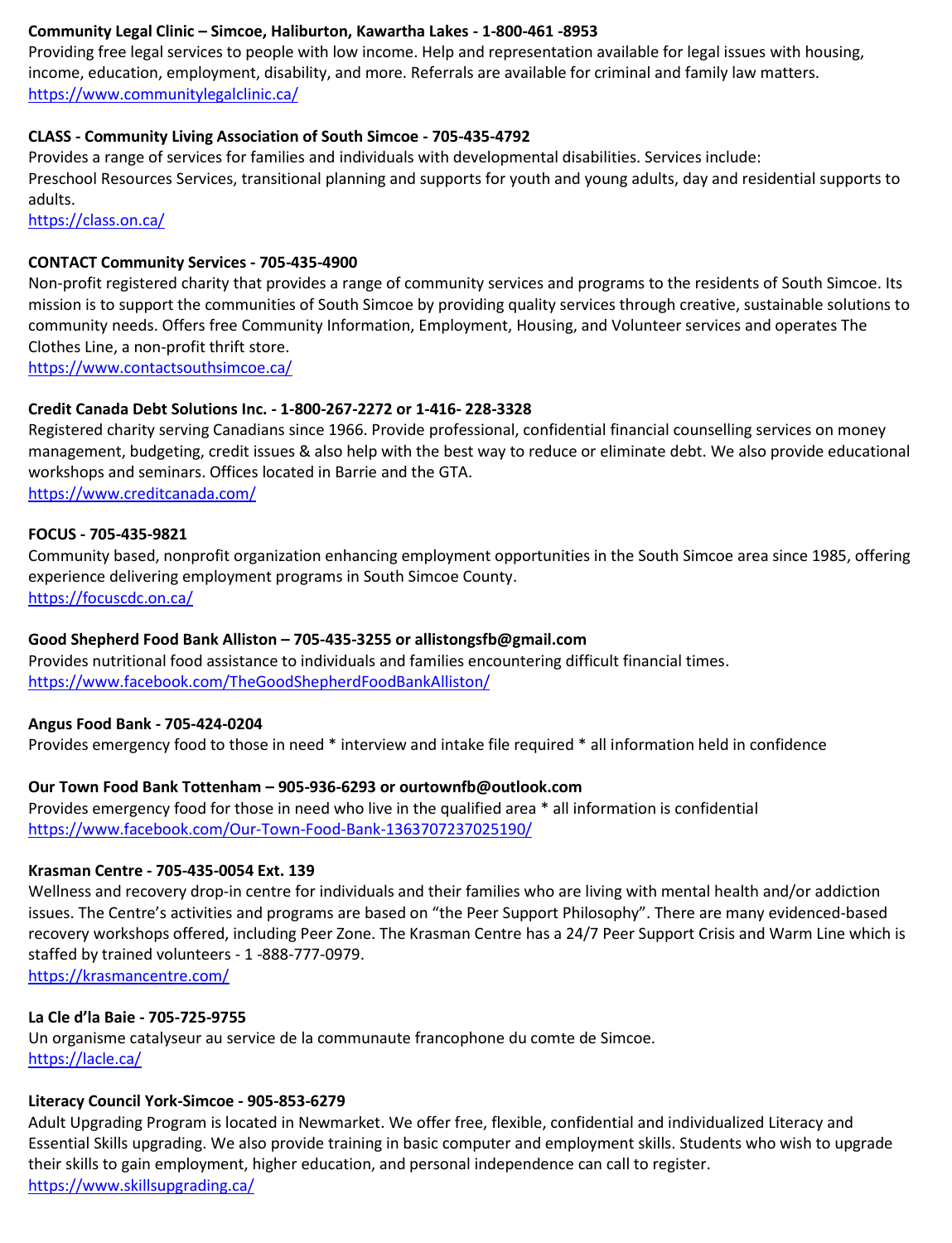#### **Simcoe County Local Immigration Partnership (SCLIP**)

Community partnership focused on the development of settlement strategies for newcomers. These strategies will bring together and support service delivery to newcomers in Simcoe County while promoting positive relationships, opportunity, and use of local resources effectively. Simcoe County LIP was established on April 1, 2011. It is one of 36 Local Immigration Partnerships in Ontario that are funded by Citizenship and Immigration Canada. <https://www.simcoe.ca/dpt/ccs/lip>

#### **Mary McGill Community Mental Health Centre - 705-434- 5140**

Serves adults (aged 16 years and up) with mental health issues, with priority given to individuals with serious mental illnesses. Counseling and psychiatric consultation services are available.

http://www.stevensonhospital.ca/performance accountability/mental health\_services.html

#### **Matthews House Hospice - 705-435-7218**

Offers caring, compassionate support to individuals, care-givers, and loved ones facing a life-limiting illness or grieving a loss. We also have a Residential Hospice that provides End of Life cate and 24/7 nursing support. <https://www.matthewshousehospice.ca/>

# **Canadian Mental Health Association – Simcoe County Branch - 705-728-5044**

Provides free and confidential counseling support to individuals being impacted by substance use and/or problem gambling. Services are available to youth and adults, including significant others. Crisis helpline: 1-888-893-8333 <https://cmhastarttalking.ca/>

# **Canadian Mental Health Association York Region and South Simcoe Central Intake - 905-84 1-3977 or 1-866-345**

Provides mental health case management support. <https://cmha-yr.on.ca/>

#### **New Path Youth & Family Services - 705-725-7656 or 1-866-566-7656**

Services include individual and family counseling, both brief and long term, group programs, adolescent outreach in schools and in office, school-based programs, Triple P parenting and residential treatment. <https://newpath.ca/>

# **Next Step Literacy Council of South Simcoe - 705-435-5624**

Next Step assists adults with up-grading. Free one-to-one tutoring is provided for those preparing for entrance/aptitude tests, those taking secondary or post-secondary courses, and those improving skills for employment or greater independence. http://[www.nextstepliteracy.ca](http://www.nextstepliteracy.ca/)

#### **Nottawasaga OPP - 705-434-1939**

As an organization, the Ontario Provincial Police (OPP) commits to working continually to earn the confidence of the citizens of and visitors to Ontario a confidence that will not be taken for granted. The OPP fulfills this commitment by providing the best and most professional service, possible, and by striving to build a culture of trust, and open and honest dialogue, with the communities it serves and among the people it employs.

http://[www.opp.ca](http://www.opp.ca/)

# **Ontario Early Years Centre Alliston (OEYC) - 705-435-4308**

Provides free programs for adults and children aged 0 to 6 years to enjoy together that promote early learning, as well as parent education, referrals and resources.

<https://e3.ca/>

# **Ontario Works – County of Simcoe - 705-722-3132 or toll free from Beeton 905-729-4514**

Ontario Works is a program which provides financial and employment assistance to people in financial need. The County of Simcoe Ontario Works Department delivers this program to eligible residents of the County of Simcoe and the separated cities of Barrie and Orillia.

<https://www.simcoe.ca/dpt/ow>